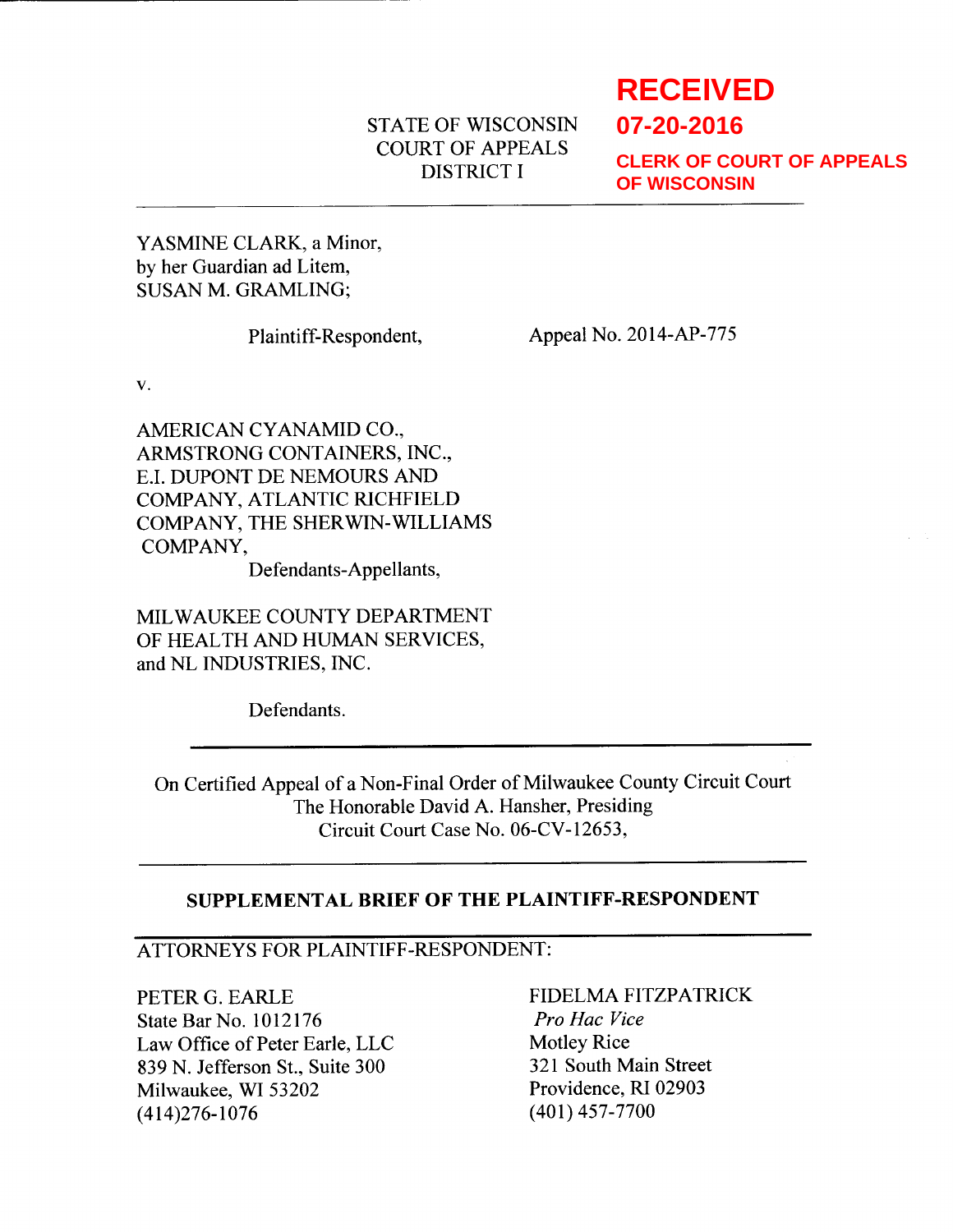# TABLE OF CONTENTS

| $\mathbf{I}$ . |                                                                                                      |
|----------------|------------------------------------------------------------------------------------------------------|
| II.            | The recent case of Bank of Markazi v. Peterson,<br>136 S.Ct. 1317 (2016) has no bearing on the legal |
| III.           | Yasmine Clark has a vested property interest in                                                      |
| IV.            |                                                                                                      |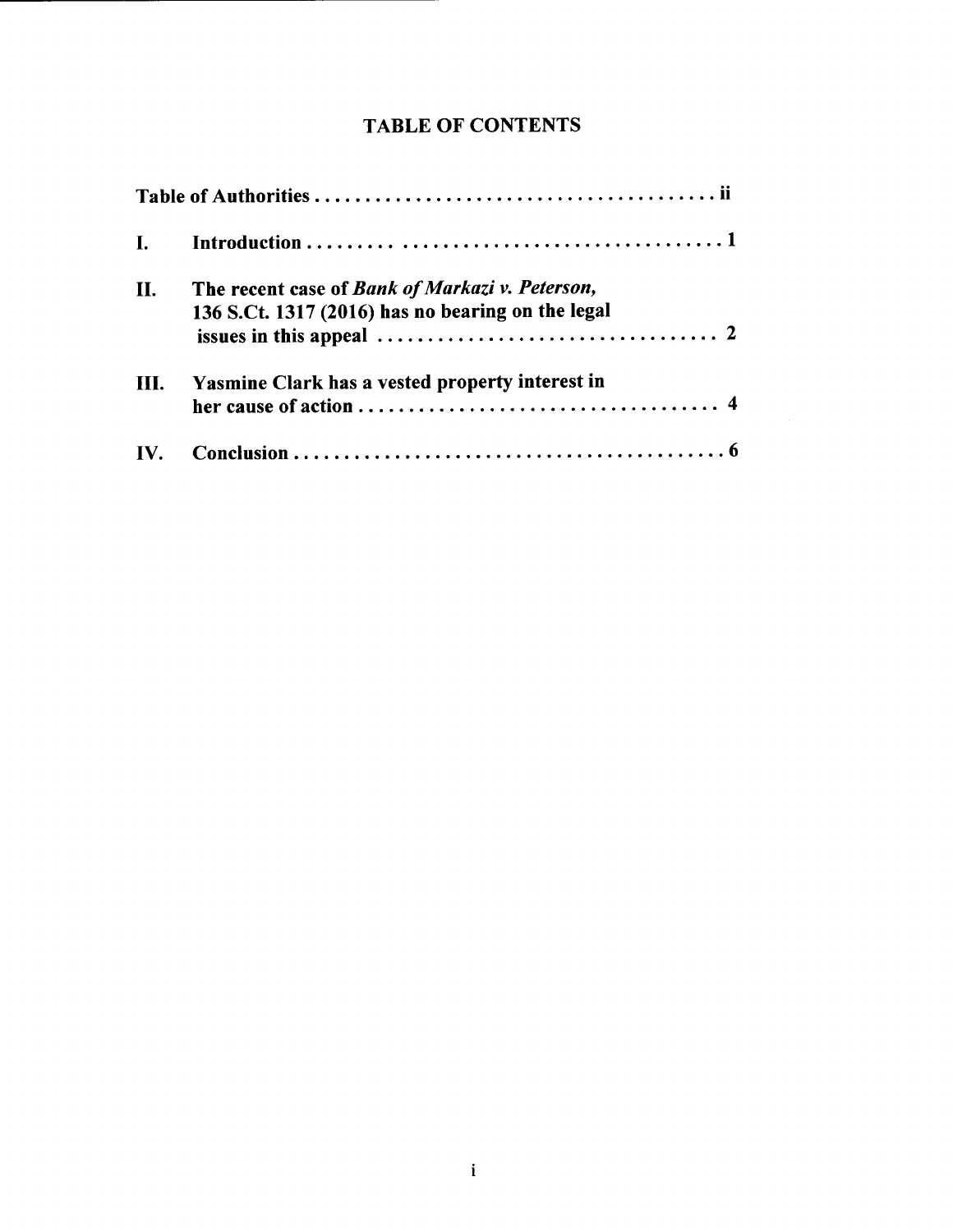# TABLE OF AUTHORITIES

| <b>Cases:</b> |
|---------------|
|---------------|

| <i>Prosser v. Leuck</i> , 225 Wis.2d 126, 141 (1999) $\ldots \ldots \ldots \ldots \ldots \ldots \ldots \ldots$ |
|----------------------------------------------------------------------------------------------------------------|
|                                                                                                                |
|                                                                                                                |
|                                                                                                                |

# **Other Authorities:**

| Thomas E. Fairchild, Limitation of New Judge-Made Law<br>to Prospective Effect Only "Prospective Overruling" |  |
|--------------------------------------------------------------------------------------------------------------|--|
|                                                                                                              |  |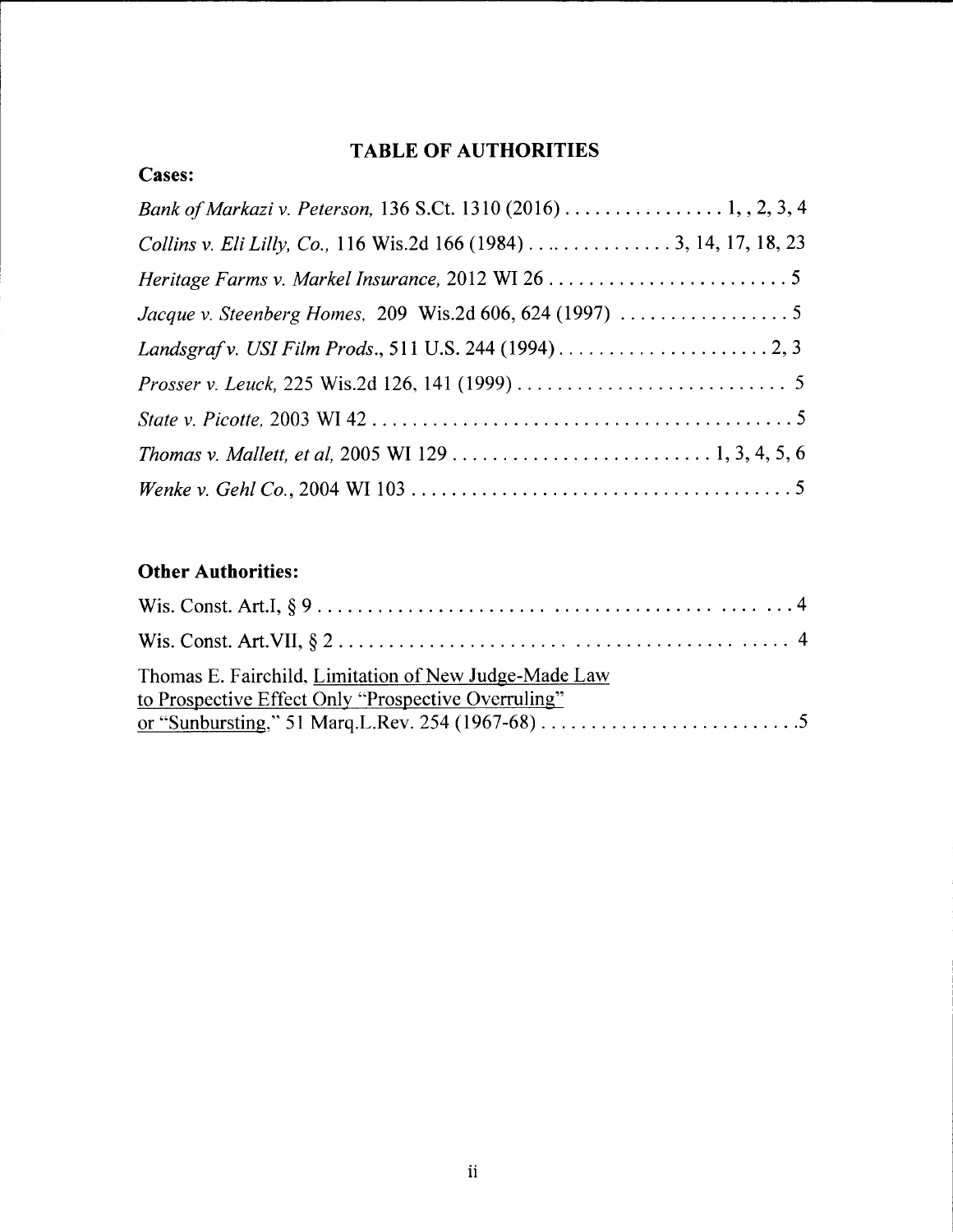#### I. Introduction

The Defendants-Appellants requested supplemental briefing on two grounds: first, that the the recent decision by the U.S. Supreme Court in Bank of Markazi v. Peterson, 136 S.Ct. 1310 (2016) directly addressed the issue of retroactive legislation to pending litigation, and second that the Wisconsin Supreme Court's questions at oral argument revealed concerns that had not been adequately addressed by the parties briefs to date. See Defendants-Appellants' Procedural Motion for Supplemental Briefing and Oral Argument, p. 1. However, as demonstrated below, the *Bank of Markazi* case says nothing about the constitutionality of legislation that retroactively extinguishes vested property rights, nor about the separation of powers limitations on legislation that retroactively abrogates judicial decisions interpreting the meaning of constitutional provisions. Further, nothing in the Defendants-Appellants' supplemental brief identifies questions at oral argument that revealed concerns not adequately addressed by the parties' briefs. Instead the Defendants-Appellants rehash their previously stated view that the legislature is in the best position to weigh the private interests of Yasmine Clark against the public policies favoring retroactive abrogation of the *Thomas* decision, such that this Court should defer to the legislature's judgment.

Therefore, Ms. Clark will briefly explain why the Bank of Markazi case is inapposite. However, with regard to the rehashed argument from previous briefing, Ms. Clark will stand on the briefing previously submitted at both the Wisconsin Supreme Court and Court of Appeals level regarding the well established Martin balancing test requiring the Court to weigh "the public interest served by retroactively applying the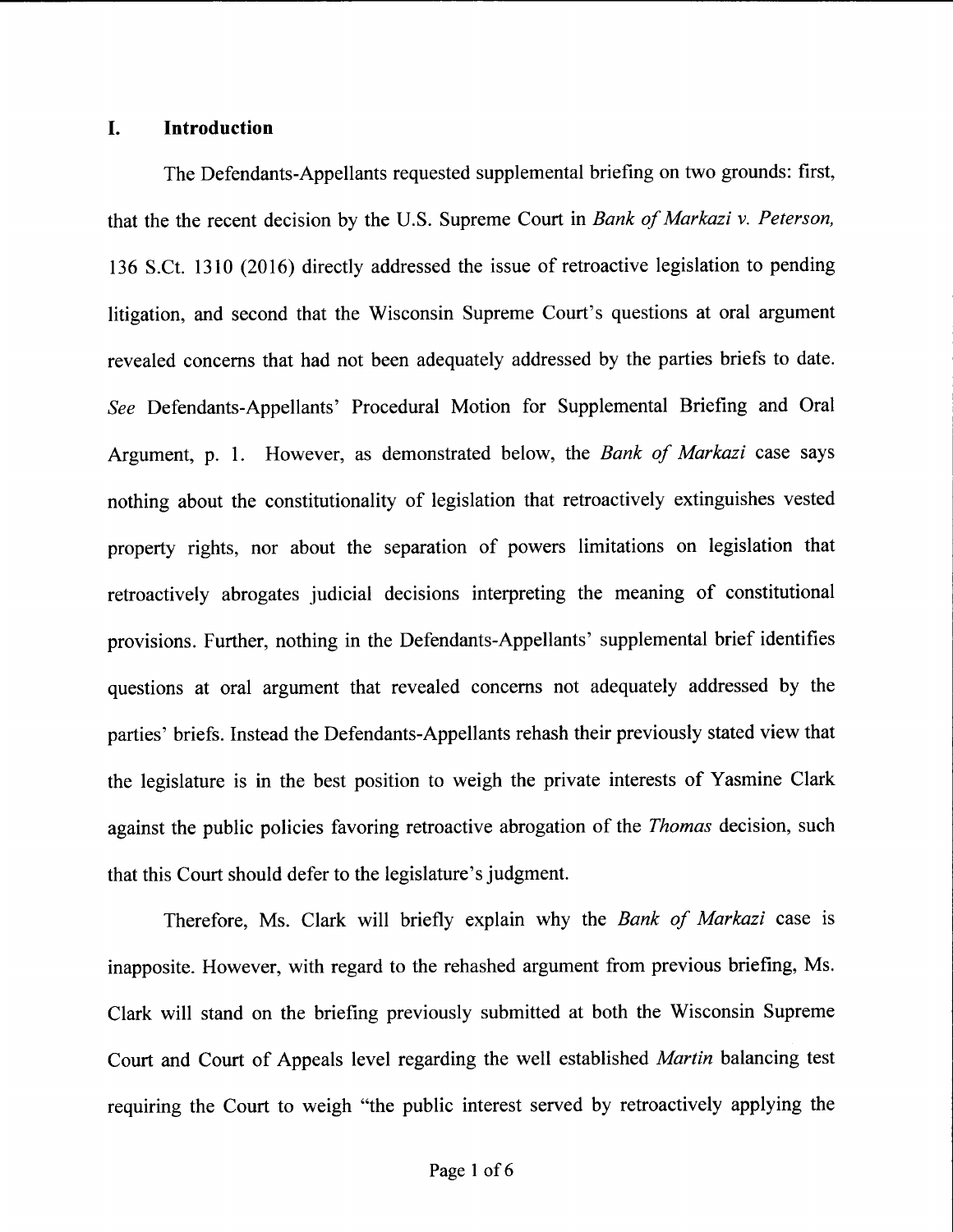statute against the private interest that the retroactive application would affect." Society Insurance v. L.I.R.C., 2010 WI 68, 1 30 (quoting Matthies v. Positive Safety Mfg., 2001 WI 82,  $\P$ 27). Instead, Ms. Clark will briefly discuss several cases that were addressed for the first time during oral argument at the Supreme Court regarding the well established presumption of retroactivity for judicial decisions. Finally, the Plaintiff-Respondent further asserts that under the procedural circumstances of this case, there is no need for oral argument as this Court has the benefit of the oral argument between the parties at the Supreme Court.

## II. The recent decision in Bank of Markazi v. Peterson has no bearing on the legal issues in this appeal.

In their Supplemental Brief at pages 2 through 5, the Defendants-Appellants argue that the recent decision in Bank of Markazi v. Peterson, 136 S.Ct. 1310, 1317 (2016) is somehow relevant to the disposition of this case without once mentioning that the Markazi is not a substantive due process case, rather it is a separation of powers case in the context of enumerated authority over foreign relations. Nevertheless, according to the Defendants-Appellants, in the Bank of Markazi case:

[t]he U.S. Supreme Court upheld the legislation, noting that the Legislature's "'power to make valid statutes retroactively applicable to pending cases has often been recognized."' Id. at 1324 (quotation omitted) (citing United States v. Schooner Peggy, 5 U.S. 103, 110  $(1801)$ ). The Court explained, "[W]hen a new law makes clear that it is retroactive, the arguable 'unfairness of retroactive civil legislation is not a sufficient reason for a court to fail to give [that law] its intended scope.' So yes, we have affirmed, Congress may indeed direct courts to apply newly enacted, outcome-altering legislation in pending civil cases." Id. at 1325 (quoting Landsgraf v. USI Film Prods., 511 U.S. 244, 267-68 (1994); citing Robertson v. Seattle Audubon Soc., 503 U.S. 429, 441 (1992), Plaut v. Spendthrift Farm, Inc., 514 U.S. 211, 218, 226 (1995)). Although the statute applied to a single pending case, the Court held the statute to be permissible because "[t]his Court and lower courts have upheld as a valid exercise of Congress' legislative power diverse laws that governed one or a very small number of specific subjects." Id. at 1328 (citations omitted).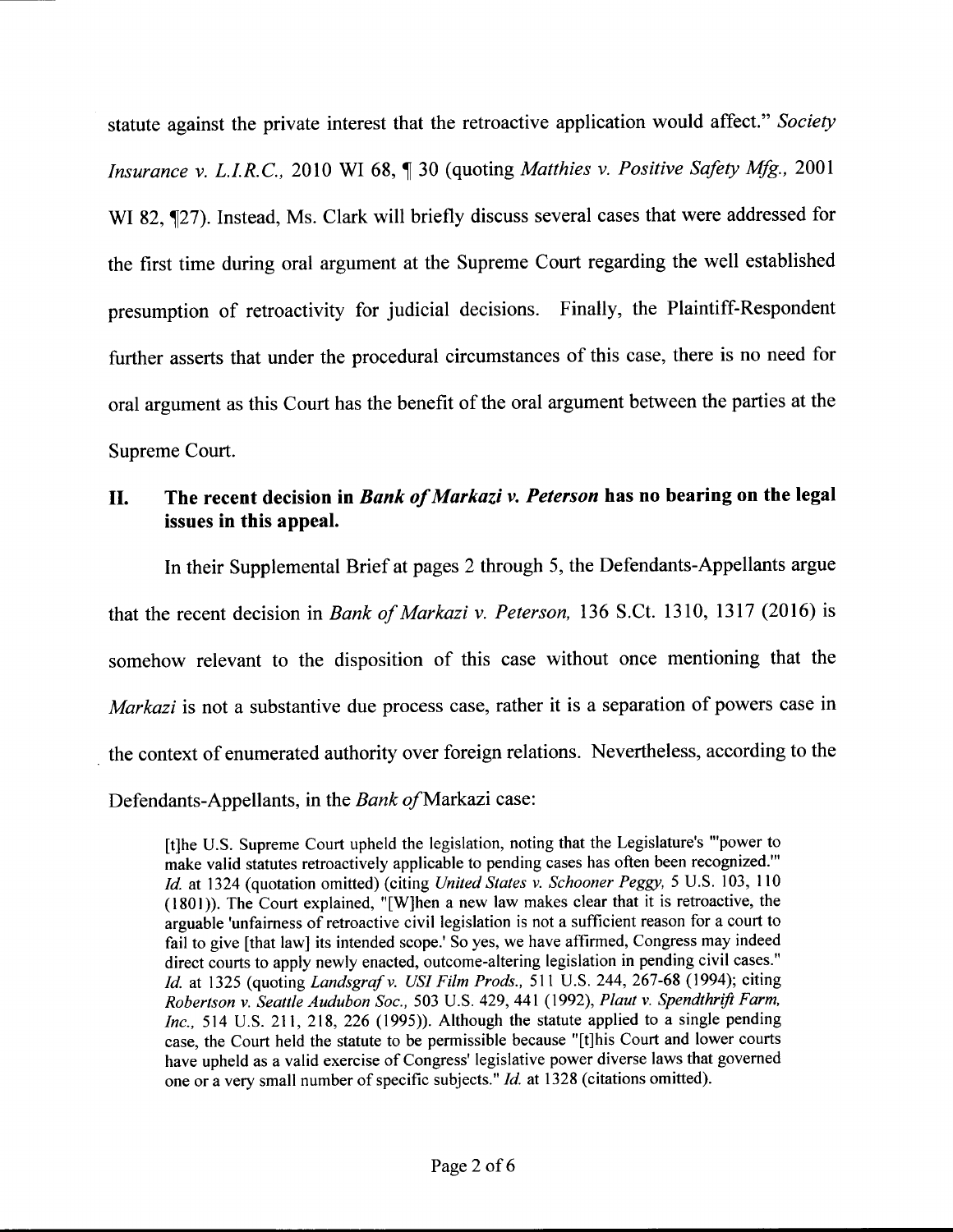See Defendants-Appellants' Brief at pages 2-3.

In framing their argument this way, the Defendants-Appellants commited <sup>a</sup> material omission about the purpose for which the Markazi Court's quotation from the Landsgraf case. First, the Markazi Court noted that the Landsgraf case explained that the U.S. Constitution places limited restrictions on retroactive legislation. Markazi, 136 S.Ct. at 1324-25. Then, the *Markazi* Court extensively quoted the *Landsgraf* Court's enumeration of the various constitutional provisions that limit retroactive legislation, including the Ex Post Facto Clause, the impairment of contracts clause, the Taking Clause, the Bills of Attainder Clause, and most relevant for present purposes, the Due Process Clause, noting that "a justification sufficient to validate a statute's prospective application under the [Due Process] Clause 'may not suffice' to warrant its retroactive application.". Id., at 1325. Accordingly, the Bank of Markazi case adds nothing to the analysis of whether the retroactive provision of \$895.046, Wis. Stats., comports with Wisconsin's substantive due process protections.

Nor does Bank of Markazi have bearing on whether the retroactive provision of \$895.046, Wis. Stats., comports with Wisconsin's constitutional separation of powers requirements. The *Markazi* Court stressed that the enactment of the statute challenged in that case was:

<sup>&</sup>quot;an exercise of congressional authority regarding foreign affairs, a domain in which the controlling role of the political branches is both necessary and proper. In furtherance of their authority over the Nation's foreign relations, Congress and the President have, time and again, as exigencies arose, exercised control over claims against foreign states and the disposition of foreign-state property in the United States. In pursuit of foreign policy objectives, the political branches have regulated specific foreign-state assets by, inter alia, blocking them or governing their availability for attachment. Such measures have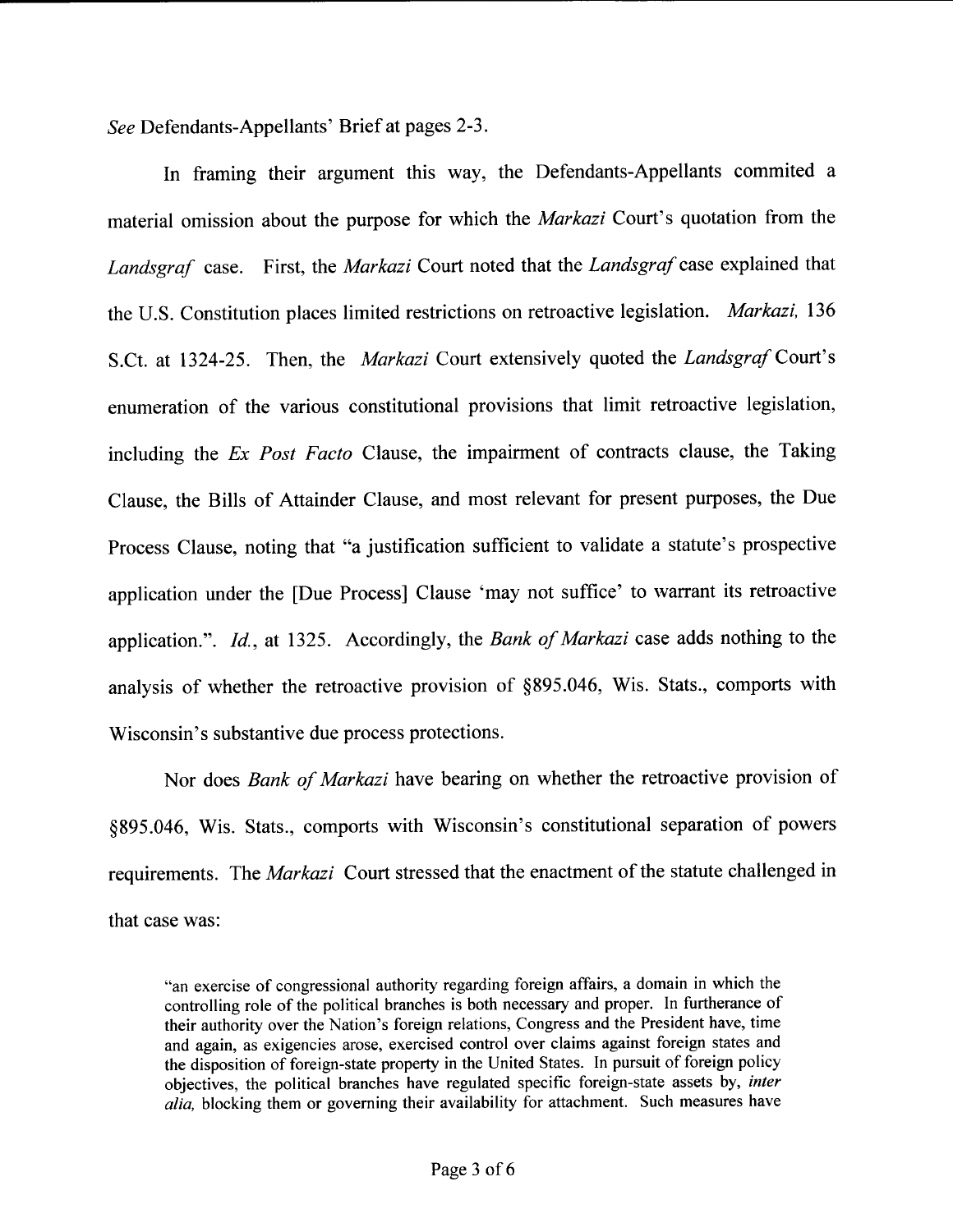never been rejected as invasions upon the Article III judicial power. . . . . By altering the law governing the attachment of particular property belonging to Iran, Congress acted comfortably within the political branches' authority over foreign sovereign immunity and foreign-state assets."

#### Id., at 1328-29.

As explained in prior briefing, it cannot be reasonably disputed that in Thomas, the Wisconsin Supreme Court interpreted Art. I, § 9, of the constitution (specifically the meaning of the word " $or$ " in that clause) and determined that the remedies available to lead poisoned children for the wrongs of the lead pigment manufacturers were inadequate, and therefore, pursuant to that constitutional mandate, the Supreme Court declared the risk contribution doctrine applicable to those cases. Legislative abrogation of a high court's constitutional interpretation is far different than a legislative enactment controlling the disposition of foreign-state assets in ways that may alter the outcome of pending cases, but which does not otherwise impinge on pre-existing constitutional rights of third parties. In the event the Court does not reach the merits of whether the retroactive provision of \$895.046, Wis. Stats., violates the substantive due process protections of the Wisconsin Constitution by abrogating Yasmine Clark's vested property right in her cause of action, the separation of powers provisions of Art. VII, \$2, continues to provide an alternative basis for finding the statute unconstitutional, notwithstanding the recent decision in Bank of Markazi.

#### III. Yasmine Clark has a vested property interest in her cause of action

The question of whether Yasmine Clark had a vested property interest in her cause of action pursuant to the risk contribution rule as set forth in Collins v. Eli Lilly, <sup>116</sup>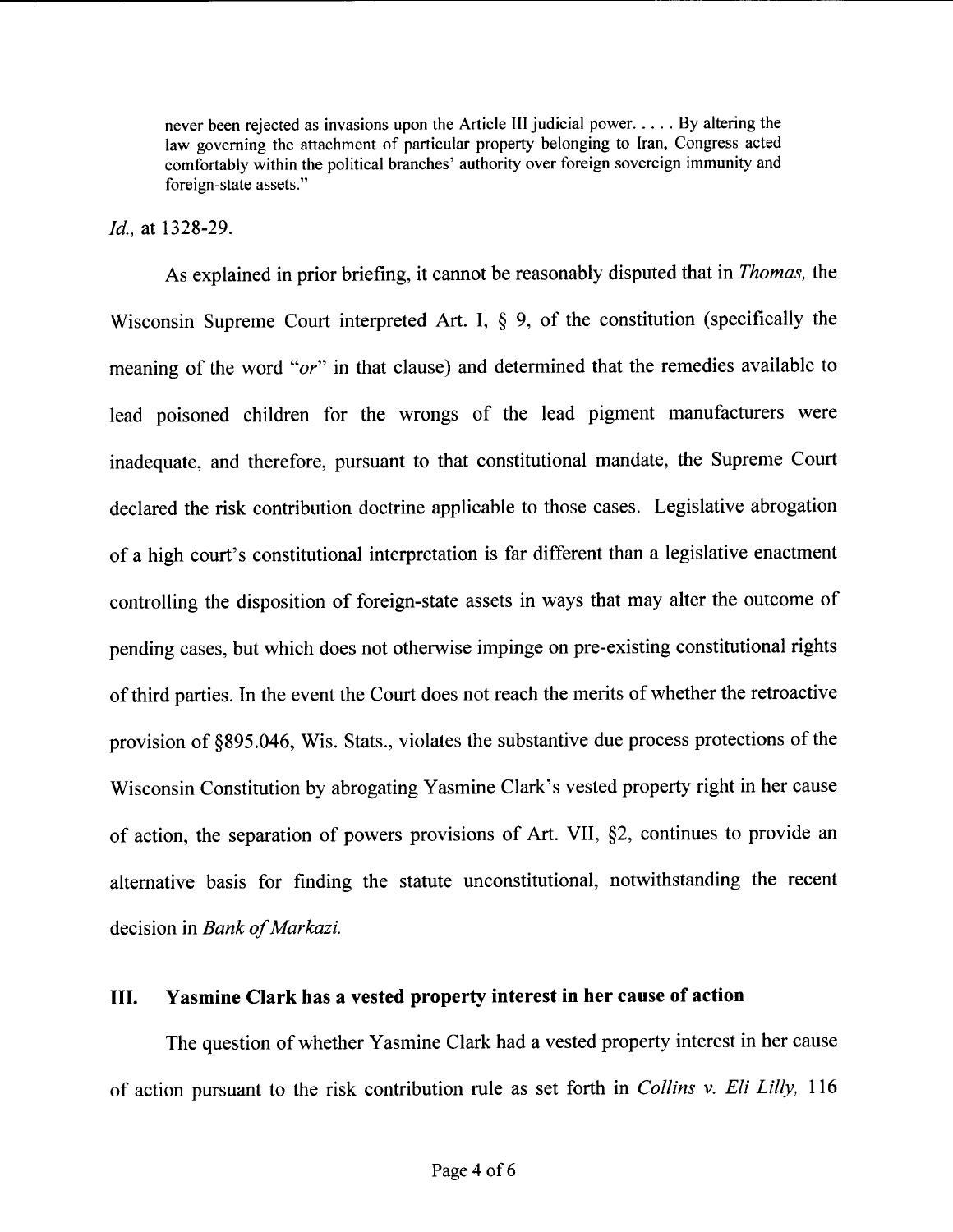Wis.2d 166 (1984), and *Thomas v. Mallett,* 2005 WI 129, 285 Wis.2d 236, rides on the most basic and fundamental notions of what judicial decisions are. The entire argument of the Defendants-Appellants that Ms. Clark did not have a vested property right because her first poisoning preceded the Thomas decision is based on a basic misunderstanding of the character of judicial decisions. As extensively explained during oral argument at the Wisconsin Supreme Court, the Thomas decision did not make new law. Rather, the Thomas Court declared an existing right. This is because Courts don't make new law; that is what legislatures do. Court declare the law, and therefore, those decisions in civil cases are presumptively retroactive. Heritage Farms v. Markel Insurance, 2012 WI26, **formulation** 45 ("The Blackstonian doctrine is is based on the jurisprudential theory that courts declare but do not make law. In consequence, when a decision is overruled, it does not merely become bad law, -it was never the law, and the later pronouncement is regarded as the law from the beginning."); State v. Picotte, 2003 WI 42,  $\P$ 42; Prosser v. Leuck, 225 Wis.2d 126,141 (1999); Jacque v. Steenberg Homes, 209 Wis.2d 606, 624 (1997).

Sometimes, Courts will nevertheless limit a judicial decision to prospective application for everyone except the plaintiff. This is called "sunbursting" and it is employed in rare cases and it must be explicitly declared in the decision. Wenke v. Gehl  $Co.$ , 2004 WI 103  $\mathbb{I}$  69-75 ("Because we have not been presented with adequate grounds for applying our ruling prospectively, and because we presume retroactivity, our ruling today applies to Wenke."); see also Thomas E. Fairchild, Limitation of New Judge-Made Law to Prospective Effect Only "Prospective Overruling" or "Sunbursting," 51 Marq.L.Rev. 254 (1967-68).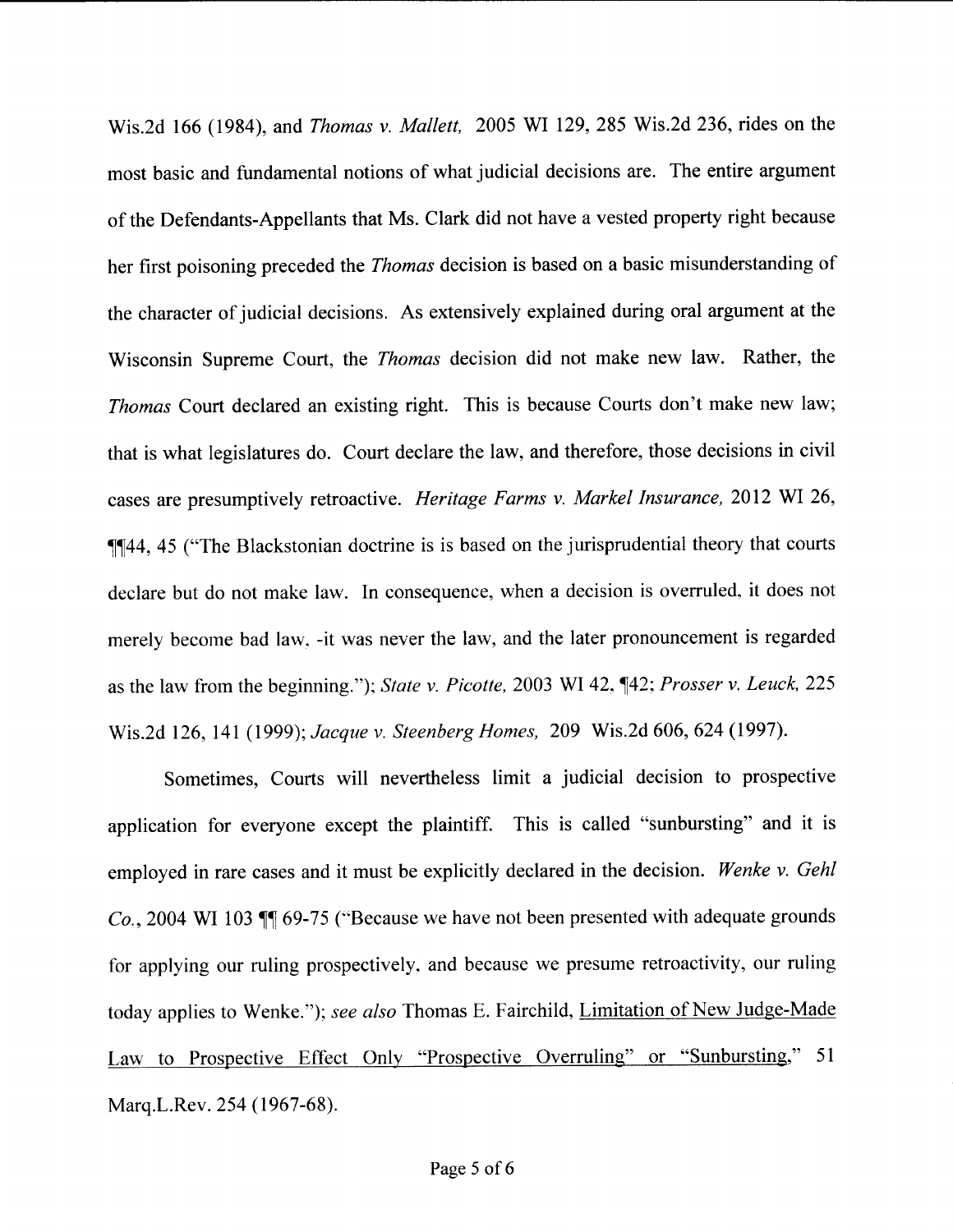Entirely consistent with the established presumption of retroactivity, the reasoning of the Thomas Court makes clear that it intended its decision to apply retroactively to all children poisoned by white lead carbonate, as explained at pages 7 through 9 of the Plaintiff-Respondent's Brief filed with the Wisconsin Supreme Court. Since the Thomas decision is good law that has not been overruled, its intended retroactive effect must be respected as binding precedent applicable to this appeal.

#### IV. Conclusion

For all the reasons set forth herein and in the prior briefing before this Court, as well as the briefing and oral arguments made to the Wisconsin Supreme Court and the reasoning of the U.S. Court of Appeals in Gibson v. American Cyanamid, 760 F.3d 600, 608-610 ( $7<sup>th</sup>$  Cir. 2014), Yasmine Clark respectfully requests that her constitutionally protected vested property right to her cause of action be vindicated and she finally, after ten years of seemingly endless litigation, be afforded her day in court.

Dated this 20th day of July, 2016.

Peter G. Earle sBN 1012176 Law Office of Peter Earle, LLC 839 North Jefferson Street Suite 300 Milwaukee, WI 53202  $(414)$  276-1076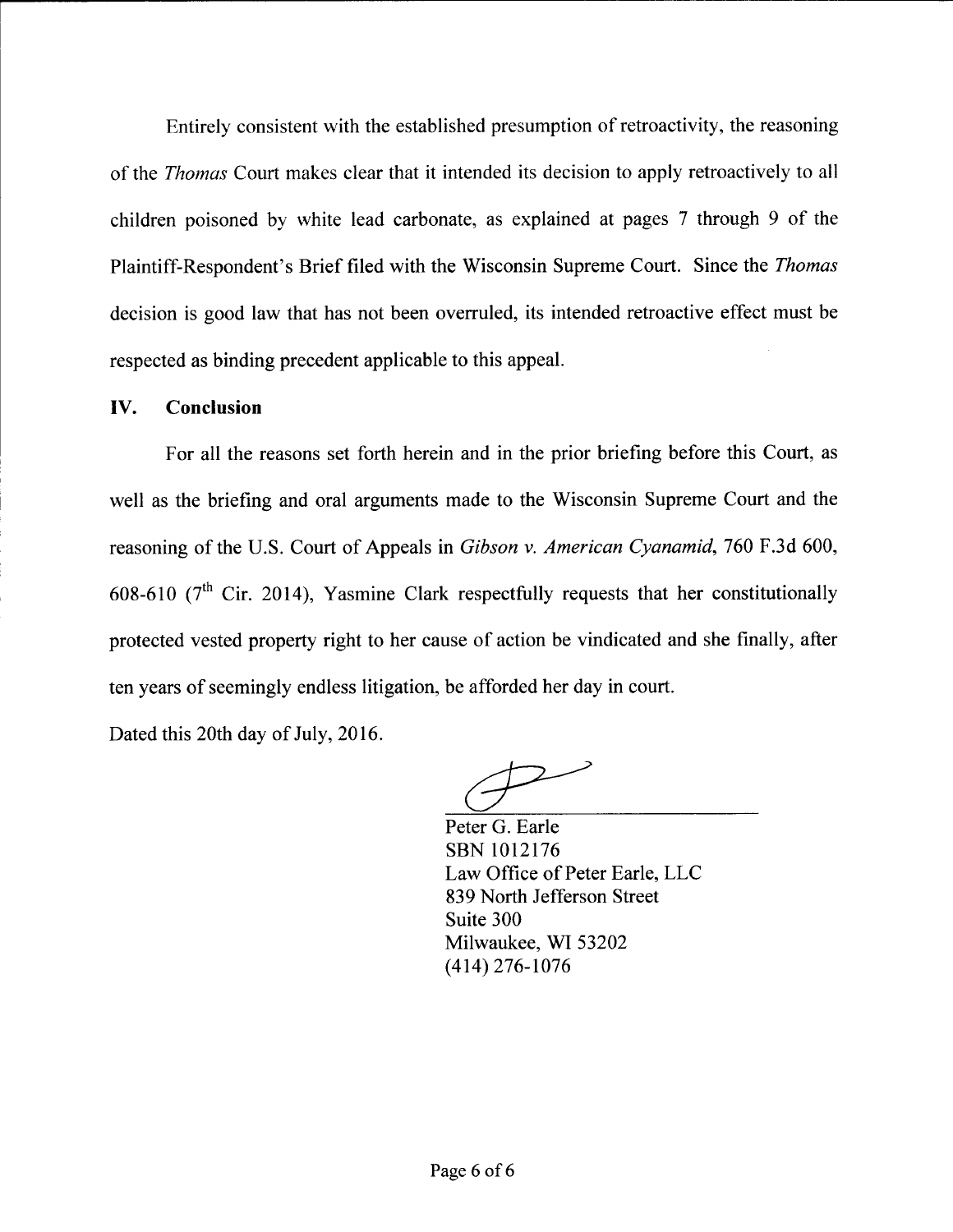### FORM AND LENGTH CERTIFICATION

I certify that this Supplemental Brief of the Plaintiff-Respondent conforms to the requirements set forth in \$809.19(8), Wis. Stats., using a proportional serif font (Times New Roman, size 13) and contains 1678 words.

Dated this 20th day of July, 2016.

Law Office of Peter Earle. LLC 839 North Jefferson Street Suite 300 Milwaukee, WI 53202  $(414)$  276-1076 Peter<sup>G</sup>. Earle sBN 1012176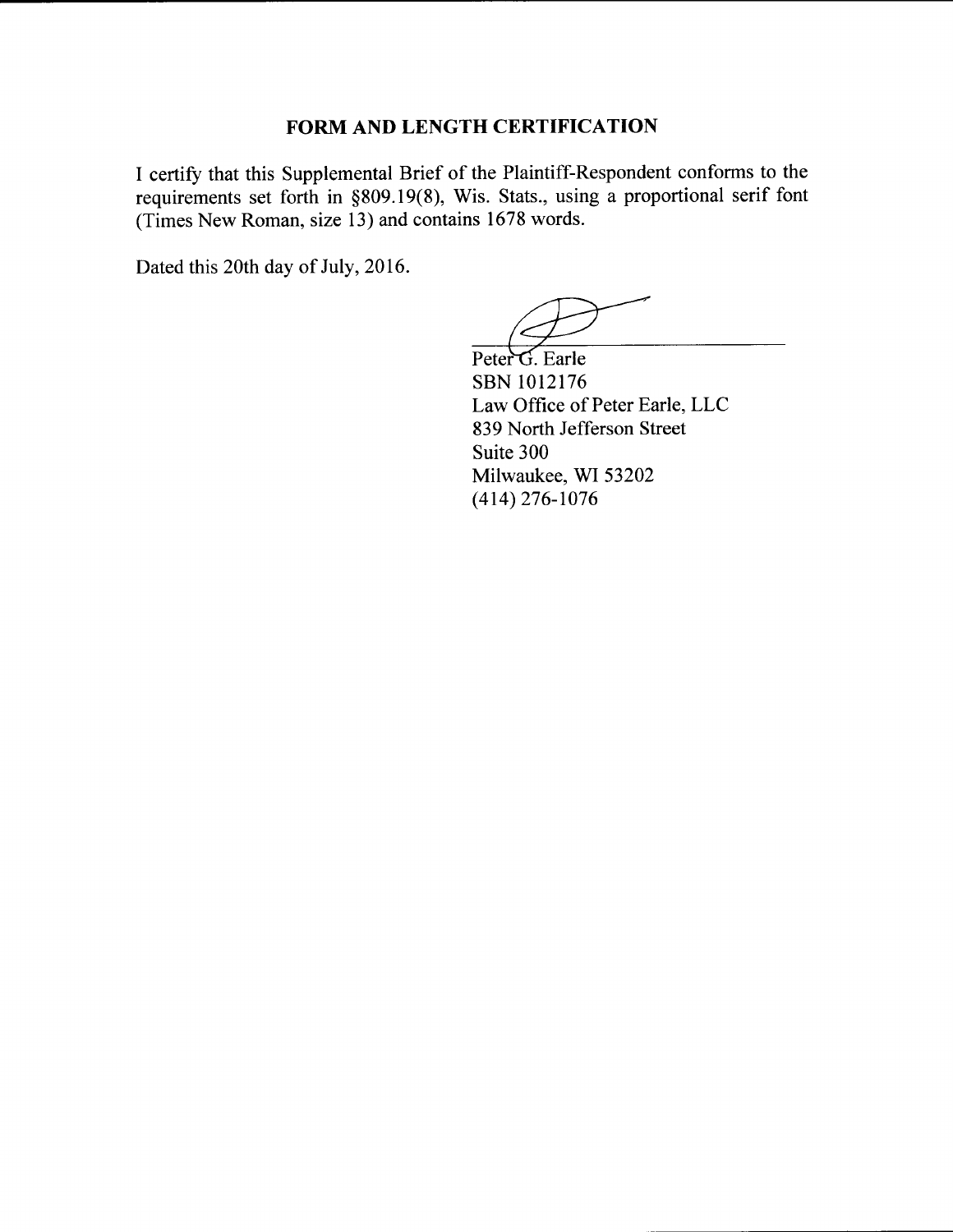## CERTIFICATION REGARDING ELECTRONIC BRIEF

I certify that I have submitted an electronic copy of this Supplemental Brief, which conforms to the requirements set forth in  $\S 809.19(12)$ , Wis. Stats., and I further certify that the text of the electronic copy of this brief is identical to the text of the paper copy filed with the Court and served on opposing counsel.

Dated this  $\partial_{\phi}$  day of July , 2016.

Peter G. Earle sBN 1012176 Law Office of Peter Earle, LLC 839 North Jefferson Street Suite 300 Milwaukee, WI 53202  $(414)$  276-1076